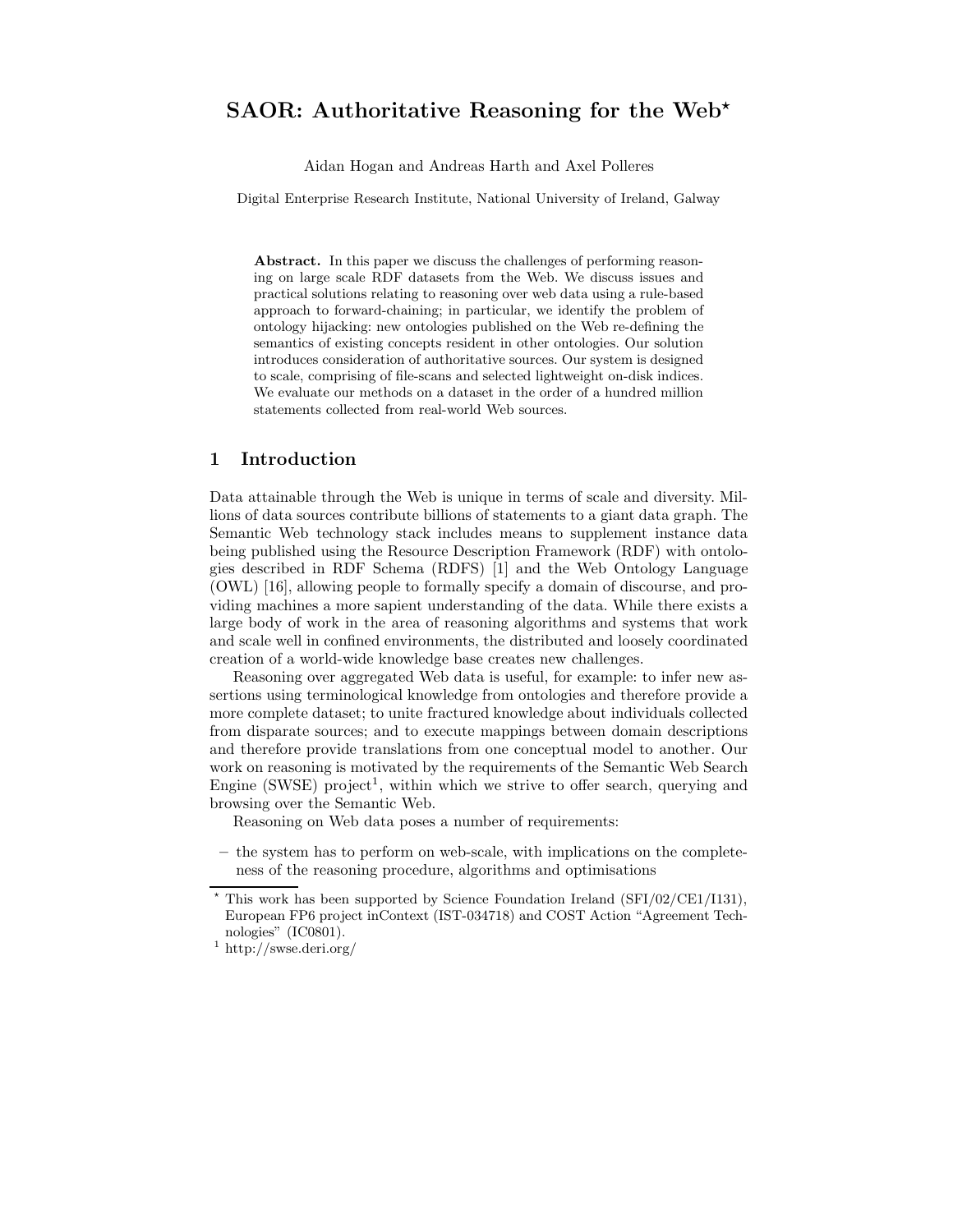- the method has to perform on collaboratively created knowledge bases, which has implications on trust and the privileges of data publishers
- the web search scenario requires sub-second response times, which has implications on the reasoning and query processing strategy

We present SAOR – Scalable Authoritative OWL Reasoner – which focuses on performing best-effort RDFS and OWL reasoning on Web data. SAOR is designed to accept as input a web knowledge-base in the form of a body of statements as produced by a web-crawl and to output by forward-chaining a knowledge-base enhanced by a given fragment of OWL reasoning. Discussion of the end consumption of such a reasoned knowledge-base is outside of the scope of this paper.

Specifically, we make the following contributions in this paper:

- We apply only a selected subset of OWL reasoning, to i) avoid an explosion of inferred statements and ii) to protect existing specifications from undesirable contributions made in independent locations. Our system implements a positive fragment of OWL Full which has roots in ter Horst's  $pD^*$  [17] entailment. We describe an analysis of the authority of sources to counter-act the highlighted problem of ontology hijacking in web data (Section 2).
- We describe a scalable, optimised method for performing rule-based forward chaining reasoning through means of file-scan and lightweight dynamic data structures. In particular, our algorithm capitalises on the low volume of structural T-Box data relative to A-Box instance data (Section 3).
- We show experimentally that a forward-chaining materialisation approach is feasible on Web data from 315k sources and in the order of 100m triples: with our confined reasoning strategy we found that the knowledge base only roughly doubles in size (Section 4) by cautious materialisation.

We discuss related work in Section 5 and conclude with Section 6.

## 2 Pragmatic Inferencing for the Web

We begin by stating a couple of observations regarding the feasibility of reasoning on the Web. Firstly, most OWL data crawlable on the Web is OWL Full. Idealised assumptions made in OWL DL, such as disallowing subclassing or defining subproperties of the OWL and RDF(S) vocabularies, are violated by even very commonly used ontologies<sup>2</sup>. Secondly, consistency cannot be expected on the Web. For instance, a past web-crawl of ours revealed the following:<sup>3</sup>

```
<timbl> a foaf:Person; foaf:homepage <http://w3.org/> .
<w3c> a foaf:Organization; foaf:homepage <http://w3.org/> .
foaf:homepage a :InverseFunctionalProperty.
foaf:Organization :disjointWith foaf:Person .
```
 $2$  E.g., one of the reasons why the commonly used FOAF vocabulary falls into OWL Full is that foaf:name is defined as a subproperty of rdfs:label [19].

<sup>3</sup> Throughout this paper, we assume that http://www.w3.org/2002/07/owl# is the default namespace and use well understood prefixes for other namespaces.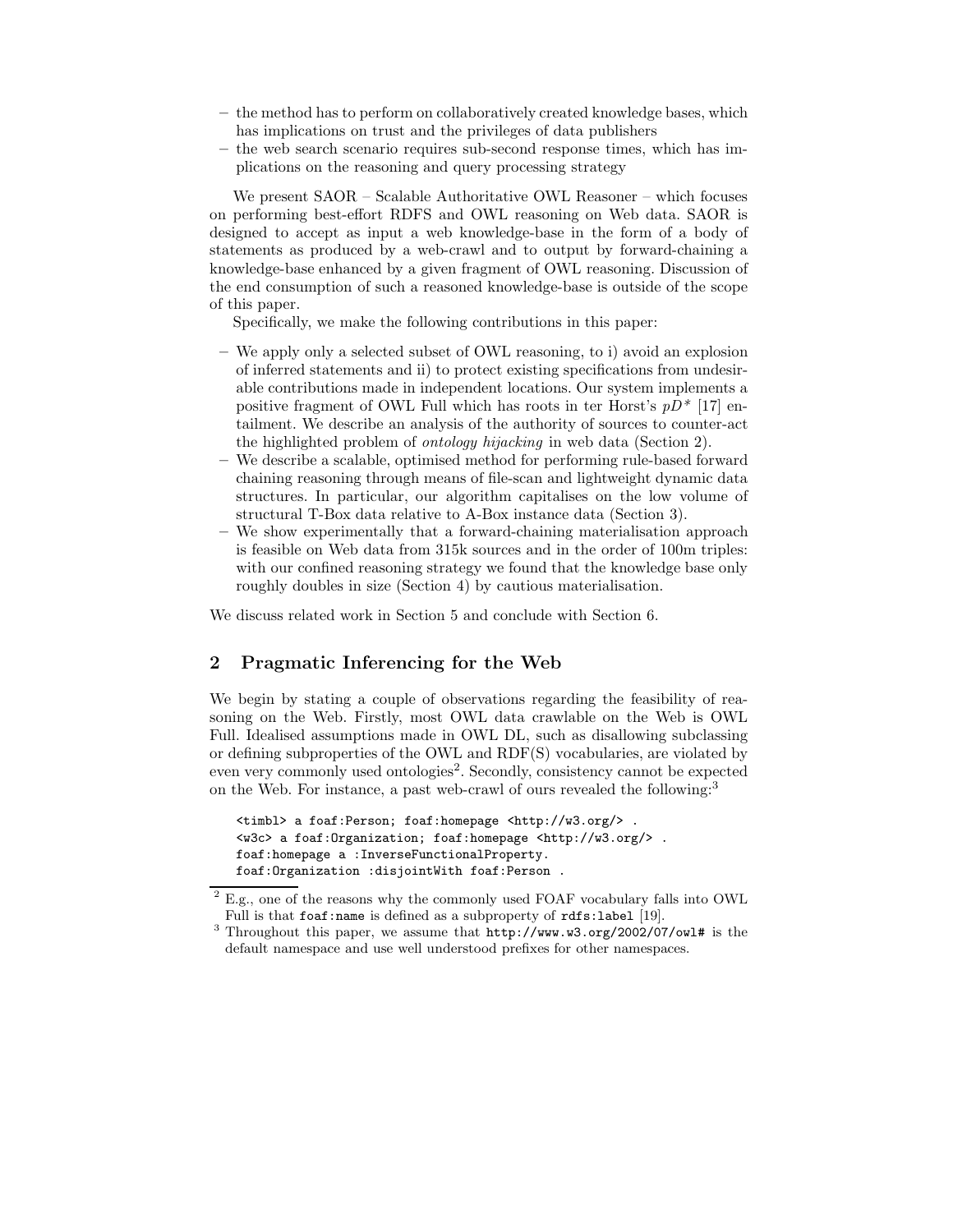These triples together infer that Tim Berners-Lee is the same as the W3C and cause an inconsistency. However, despite such examples which arise from misunderstanding of the FOAF vocabulary, there might be cases where different parties deliberately make contradictive statements.

These two points already suggest that complete inference at the instance level is neither feasible nor desirable: firstly, for the computational infeasibility of complete OWL Full reasoning, and secondly, since we do not deem the explosive nature of contradiction in classical logics desirable in a Web reasoning scenario.

Thus, rather than striving for complete inference, we adopt a "best effort" reasoning strategy, optimising inference based on the following principles:

- 1. We assume a separation of T-Box from A-Box.
- 2. We trade completeness for implementational feasibility following a rulebased, finite, forward-chaining approach to OWL inference.
- 3. We trade completeness for producing a much smaller subset of inferred statements; i.e, we deliberately ignore (i) the explosive behaviour of classical inconsistency, (ii) arguably "void" statements in terms of non-standard use of the RDF(S) and OWL vocabularies, (iii) non-authoritative T-Box statements.

#### 2.1 Separating A-Box from T-Box

In SAOR, we separate terminological knowledge from assertional data according to their use of the RDF(S) and OWL vocabulary; we call these the "A-Box" and the "T-Box" respectively (loosely borrowing Description Logics terminology).

Table 1 provides a list of graph patterns in RDF graphs we consider to be part of the T-Box. Note that when retrieving graphs from the Web, the instances of these patterns are all of the T-Box statements we consider in our reasoning process: triples that do not match one of these patterns are not considered being part of the T-Box, but are treated purely as assertional "data" triples.

The materialisation of axiomatic statements and completing the entire T-Box may create a bulk of statements with little practical utility. In fact, we deliberately accept the omission of T-Box inference rather as an optimisation: we focus on answering queries over A-Box data rather than, e.g., inferring all members of : Class.

SAOR does not support metamodelling, except by conceptually separating the instance- class- or property-meanings of a resource: by separating the T-Box and A-Box segment of the knowledge base, we do not support all possible entailments from the simultaneous description of both a class and an instance. Particularly, we treat URIs in the context they appear, in the spirit of "punning"<sup>4</sup> . We do subject the T-Box data to reasoning analogously to the A-Box, but only store results in the A-Box. For example, we do not carry over :sameAs inferences to the T-Box – this is in-line with first-order-logic point of view, where equalities do not affect predicates.

We filter out further triples when extracting the T-Box; namely, we ignore nonstandard use of RDF in our reasoning efforts. Non-standard use of RDF

<sup>4</sup> http://www.w3.org/2007/OWL/wiki/Punning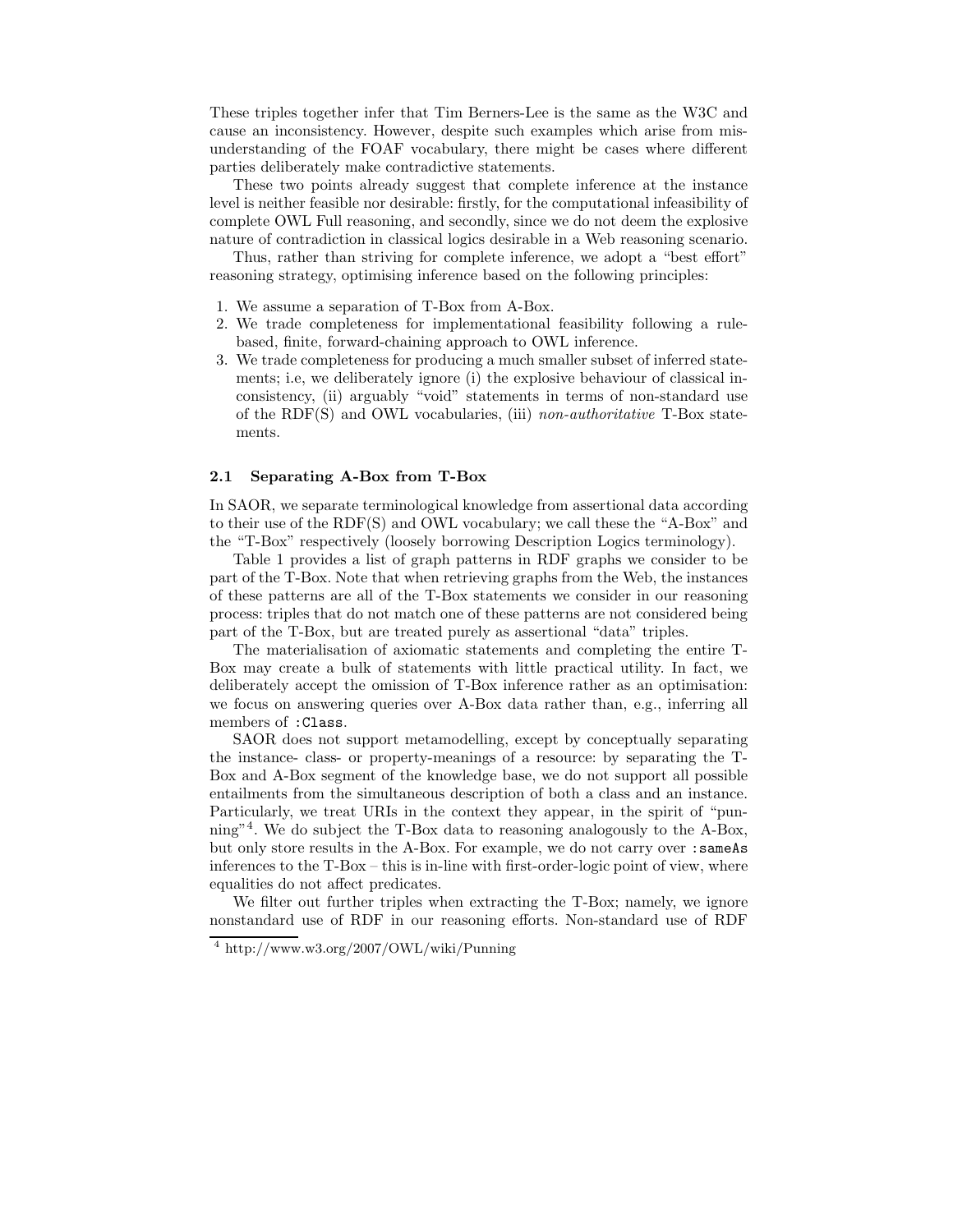| No              | DL Syntax                         | Corresponding RDF graph pattern                               |
|-----------------|-----------------------------------|---------------------------------------------------------------|
| 01              | $C \sqsubset D$                   | ?C rdfs:subClassOf ?D.                                        |
|                 | $02_a$ $C \equiv D$               | ?C:equivalent Class ?D.                                       |
| 02 <sub>b</sub> |                                   | ?C :equivalent Class $?D$ .                                   |
| 03              | $P \sqsubseteq Q$                 | $?P$ rdfs:subPropertyOf $?Q$ .                                |
| 04 <sub>a</sub> | $P \equiv Q$                      | ?P:equivalentProperty ?Q.                                     |
| 04 <sub>b</sub> |                                   | ?P:equivalentProperty? $Q$ .                                  |
|                 | $05_a$ $P \equiv Q^-$             | ?P:inverseOf?Q.                                               |
| 05 <sub>b</sub> |                                   | ?P:inverseOf?Q.                                               |
| 06              | $\top \sqsubset \forall P^- . C$  | $?P$ rdfs:domain $?C$ .                                       |
| 07              | $\top \sqsubset \forall P.C$      | $?P$ rdfs: range $?C$ .                                       |
| 08              | $P \equiv P^{-}$                  | $?P$ a :SymmetricProperty.                                    |
| 09 <sub>a</sub> | $\exists P.x$                     | ?C:hasValue ?x; :onProperty ? $P$ .                           |
| 09 <sub>b</sub> |                                   | ?C:hasValue ?x; :onProperty ?P.                               |
| 10              | $C_1 \sqcup  \sqcup C_n$          | ?C :unionOf $(?C_1  ?C_i  ?C_n)$ .                            |
|                 | $11_a   C_1 \sqcap  \sqcap C_n$   | ?C :intersection Of $(2C_1 \ldots 2C_n)$ .                    |
| 11 <sub>b</sub> |                                   | ?C :intersection Of $(\mathcal{C}C_1 \dots \mathcal{C}C_n)$ . |
| 12              | $T \sqsubset \forall \leq 1P$     | $?P$ a : Functional Property.                                 |
| 13              | $T \sqsubset \forall \leq 1P^{-}$ | $?P$ a :InverseFunctionalProperty.                            |
| 14              | $P^+\sqsubseteq P$                | $?P$ a : Transitive Property.                                 |
| 15              | $\exists P.D$                     | ?C:someValuesFrom ?D;:onProperty ?P                           |
| 16              | $\forall P.D$                     | $C$ : allValuesFrom ?D; : onProperty ?P.                      |
| 17 <sub>a</sub> | (< 1P)                            | C: maxCardinality 1; :onProperty ?P.                          |
| 17 <sub>b</sub> | $(=1P)$                           | ?C :cardinality 1; :onProperty ?P.                            |
| 18              | $\{x_i \dots x_n\}$               | ?C :oneOf $(?x1  ?xN)$ .                                      |

Table 1: Allowed T-Box constructs for each rule. Bold type indicates that the element must be authoritatively spoken for. Where they appear, at least one of the italic type elements must be authoritatively spoken for (see 2.3).

briefly equates to the use of properties and classes which make up the RDF(S) vocabulary in locations where they have not been intended, cf. [2, 13]. We adapt the definition of non-standard use for our purposes and only restrict the usage of the vocabulary for the T-Box: let  $\mathcal{P} = \{ \text{ rdf: type, rdf:domain, rdf:range, } \}$ rdfs:subClassOf, rdfs:subPropertyOf, :equivalentClass, :equivalentProperty, :inverseOf, :onProperty, :hasValue, :someValuesFrom, :allValuesFrom, :intersectionOf, :unionOf, :maxCardinality, :cardinality, :oneOf  $\}$ , and  $C = \{$ :FunctionalProperty, :InverseFunctionalProperty, :TransitiveProperty, :SymmetricProperty }. We omit from the T-Box any triples with non-standard use of the properties and classes in  $\mathcal{P} \cup \mathcal{C}$ , that is, triples where properties in  $\mathcal{P}$  appear in a position other than the predicate position or where classes in  $\mathcal C$  appear in a position other than the object of an rdf:type triple.

In summary, our view of a web knowledge base  $\mathcal{KB}$  consists of the RDF merge of a set of source graphs.  $KB$  is separated into a T-Box T mentioning classes and properties  $\mathcal{C}_{\mathcal{KB}}$  and  $\mathcal{P}_{\mathcal{KB}}$  and an A-Box A consisting of class and property membership assertions possibly using identifiers in  $\mathcal{C}_{\mathcal{KB}} \cup \mathcal{P}_{\mathcal{KB}}$ .

#### 2.2 Rule-based OWL Reasoning

Reasoning in SAOR is inspired by previous approaches, particularly the  $pD^*$ fragment defined by ter Horst [17], to cover large parts of OWL by positive inference rules which can be implemented in a forward-chaining engine.

Table 2 lists all of the currently supported rules. Although certain triples matched in the antecedents come from the T-Box and others come from the A-Box, in contrast to ter Horst's original rules, inferences are stored in the A-Box only. Thus, on exhaustive application of the rules, the T-Box remains unchanged.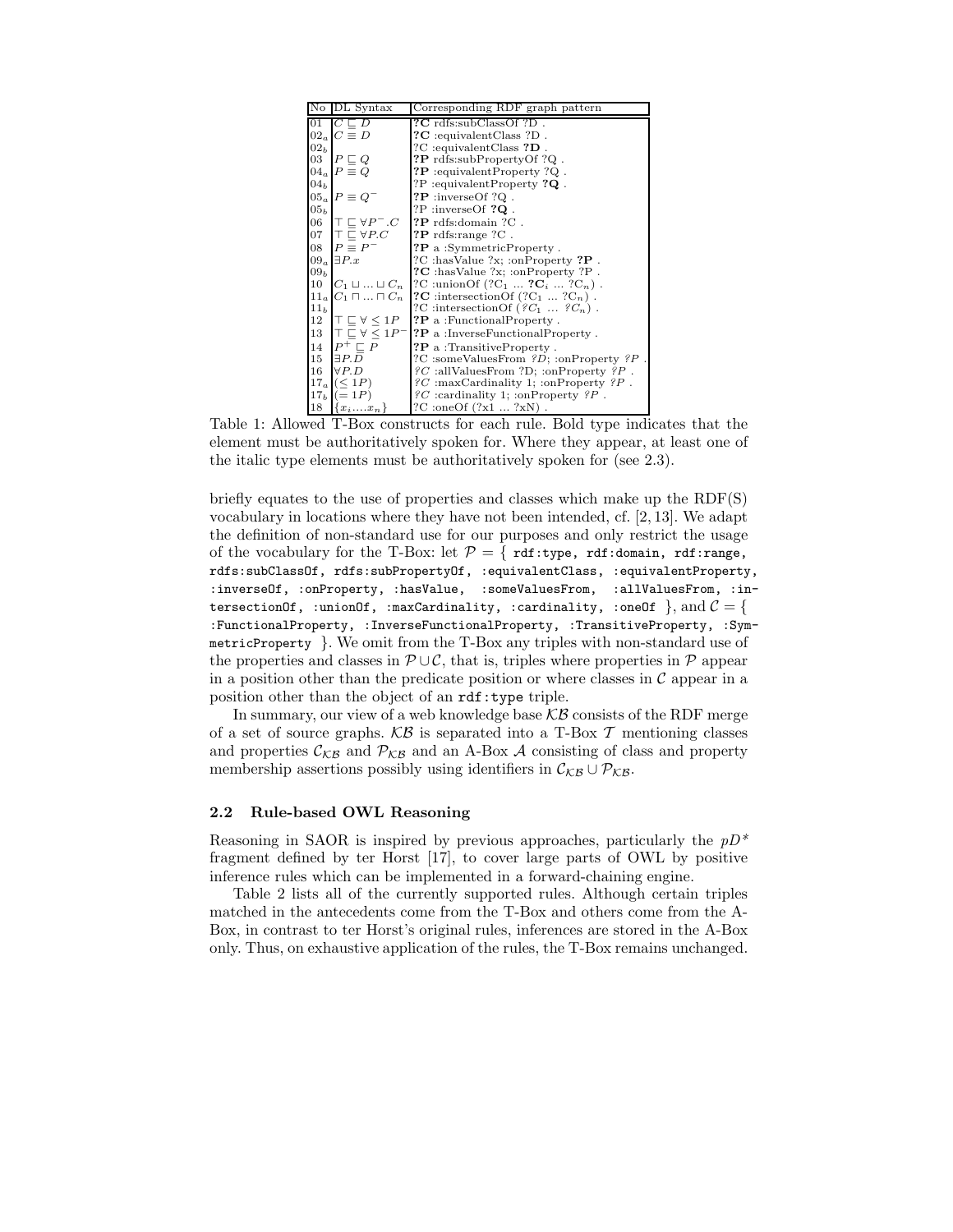|                 | DL Syntax                            | Rule                                                                                                                             |
|-----------------|--------------------------------------|----------------------------------------------------------------------------------------------------------------------------------|
|                 | 01 $C \sqsubset D$                   | ?C rdfs:subClassOf ?D. ?s a ?C. $\Rightarrow$ ?s a ?D.                                                                           |
|                 | $02_a   C \equiv D$                  | ?C :equivalentClass ?D . ?s a ?C $\Rightarrow$ ?s a ?D.                                                                          |
| 02 <sub>b</sub> |                                      | ?C:equivalentClass ?D. ?s a ?D. $\Rightarrow$ ?s a ?C.                                                                           |
| 03              | $P \sqsubseteq Q$                    | ?P rdfs:subPropertyOf ?Q. ?s ?P ?o. $\Rightarrow$ ?s ?Q ?o.                                                                      |
|                 | $04_a$ $P \equiv Q$                  | ?P:equivalentProperty?Q.?s?P?o. $\Rightarrow$ ?s?Q?o.                                                                            |
| 04 <sub>b</sub> |                                      | ?P:equivalentProperty?Q. ?s ?Q ?o. $\Rightarrow$ ?s ?P ?o.                                                                       |
|                 | $05_a$ $P \equiv Q^-$                | ?P : <i>inverseOf</i> ?Q . ?s ?P ?o . $\Rightarrow$ ?o ?Q ?s .                                                                   |
| 05 <sub>b</sub> |                                      | ?P : <i>inverseOf</i> ?Q . ?s ?Q ?o . $\Rightarrow$ ?o ?P ?s .                                                                   |
| 06              | $\top \sqsubset \forall P^- . C$     | ?P rdfs:domain ?C. ?s ?P ?o. $\Rightarrow$ ?s a ?C.                                                                              |
| 07              | $\top \sqsubseteq \forall P.C$       | ?P rdfs:range ?C. ?s ?P ?o. $\Rightarrow$ ?o a ?C.                                                                               |
| 08              | $P \equiv P^{-}$                     | ?P a :SymmetricProperty . ?s ?P ?o . $\Rightarrow$ ?o ?P ?s .                                                                    |
|                 | $09_a \exists P.x$                   | ?C has Value ?x; :on Property ?P . ?y ?P ?x . $\Rightarrow$ ?y a ?C.                                                             |
| 09 <sub>b</sub> |                                      | ?C :has<br>Value ?x; :onProperty ?P . ?y a ?C . $\Rightarrow$ ?y ?P ?x .                                                         |
| 10              | $C_1 \sqcup  \sqcup C_n$             | ?C :unionOf (?C <sub>1</sub> ?C <sub>i</sub> ?C <sub>n</sub> ) . ?x a ?C <sub>i</sub> <sup>5</sup> . $\Rightarrow$ ?x a ?C .     |
|                 | $11_a   C_1 \sqcap  \sqcap C_n$      | ?C :intersection Of $($ ?C <sub>1</sub> ?C <sub>n</sub> $)$ . ?y a ?C . $\Rightarrow$ ?y a ?C <sub>1</sub> , , ?C <sub>n</sub> . |
| 11 <sub>b</sub> |                                      | ?C: intersection Of $($ ?C <sub>1</sub> ?C <sub>n</sub> $)$ . ?y a ?C <sub>1</sub> , , ?C <sub>n</sub> $\Rightarrow$ ?y a ?C.    |
| 12              | $\top \sqsubset \forall \leq 1P$     | ?P a :FunctionalProperty. ?s ?P ?x , ?y . $\Rightarrow$ ?x :sameAs ?y.                                                           |
| 13              | $\top \sqsubset \forall \leq 1P^{-}$ | ?P a :InverseFunctionalProperty . ?x ?P ?o . ?y ?P ?o . $\Rightarrow$ ?x :sameAs ?y .                                            |
| 14              | $P^+\sqsubseteq P$                   | ?P a :TransitiveProperty . ?x ?P ?y . ?y ?P ?z . $\Rightarrow$ ?x ?P ?z .                                                        |
| 15              | $\exists P.D$                        | ?C:someValuesFrom ?D; :onProperty ?P. ?x ?P ?y. ?y a ?D. $\Rightarrow$ ?x a ?C.                                                  |
| 16              | $\forall P.D$                        | ?C : all Values From ?D; : on Property ?P . ?x ?P ?y; a ?C . $\Rightarrow$ ?y a ?D.                                              |
| 17 <sub>a</sub> | (< 1P)                               | ?C :maxCardinality 1; :onProperty ?P . ?x a ?C; ?P ?y, ?z . $\Rightarrow$ ?y :sameAs ?z.                                         |
|                 | $ 17_h  (= 1P)$                      | ?C :cardinality 1; :onProperty ?P . ?x a ?C; ?P ?y, ?z . $\Rightarrow$ ?y :sameAs ?z .                                           |
| 18              | $\{o_1,\ldots o_n\}$                 | ? <i>C</i> :one Of (?o <sub>1</sub> ?o <sub>n</sub> ) . ⇒ ?o <sub>1</sub> ?o <sub>n</sub> a ?C.                                  |
|                 | $19_a x = y$                         | ?x :sameAs ?y . ?x ?p ?o $\Rightarrow$ ?y ?p ?o .                                                                                |
| 19 <sub>b</sub> |                                      | ?x :sameAs ?y . ?s ?p ?x $\Rightarrow$ ?s ?p ?y.                                                                                 |
| 19 <sub>c</sub> |                                      | ?x :sameAs ?y . $\Rightarrow$ ?y :sameAs ?x .                                                                                    |
| $19_d$          |                                      | ?x :sameAs ?y . ?y :sameAs ?z . $\Rightarrow$ ?x :sameAs ?z .                                                                    |

Table 2: Supported rules with N3-style syntax used for triple patterns with T-Box statements italicised and A-Box in plain font.

Next, we only support inferences in one direction for : someValuesFrom and :allValuesFrom, as we do not apply any inference rules that involve invention of new blank nodes. Like ter Horst, we do not support inequalities or disjointness; i.e., SAOR operates monotonically without "explosive" reaction in inconsistency. In addition to  $pD^*$  we support functional cardinality constraints, as well as limited support for enumerated classes (:oneOf).

Some of the rules in SAOR differ from their versions in  $pD^*$ , e.g.  $(05_{a,b})$ ,  $(19<sub>a,b</sub>)$ . The alert reader may also miss rules to infer transitivity of rdfs:sub-ClassOf, rdfs:subPropertyOf, :equivalentClass, :equivalentProperty as well as symmetry of the equivalence and inverse-of properties. Whereas symmetry is covered by symmetric rules  $(02_{a,b}), (04_{a,b}), (05_{a,b}),$  transitivity is handled by SAOR via path traversals over internal data structures representing the subclass and subproperty hierarchies, following the RDF ground entailment algorithm outlined in [13].

Note that SAOR does not materialise any axiomatic triples [8]. Axiomatic A-Box statements are not produced by SAOR so as to avoid a bulk of syntactic statements (for example, rdf:type rdf:Resource statements and reflexive :sameAs statements). Axiomatic T-Box statements are not considered as we have a concretely defined T-Box which is extracted by means of a single scan and does not support updates.

Finally, let us point out that there is good reason for excluding non-standard usage of the ontology vocabulary: non-standard RDF could have unpredictable

<sup>&</sup>lt;sup>5</sup>  $?C_i \in \{?C_1, ..., ?C_n\}$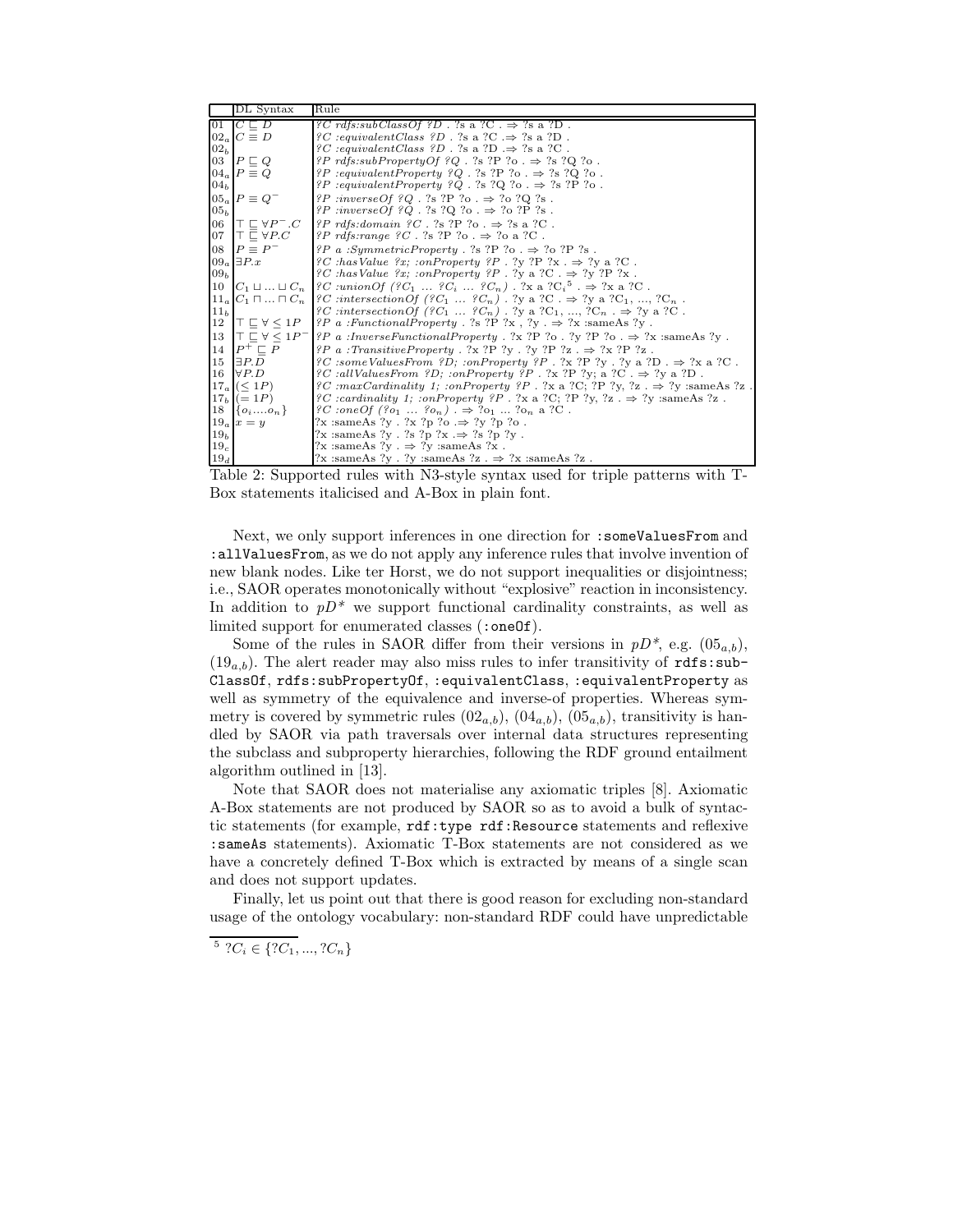results even under our simple rule-based entailment. One may consider a finite combination of only four non-standard triples that, upon naive reasoning, would explode all web resources R by inferring  $|R|^3$  triples, namely:

```
rdfs:subClassOf rdfs:subPropertyOf rdfs:Resource.
rdfs:subClassOf rdfs:subPropertyOf rdfs:subPropertyOf.
rdf:type rdfs:subPropertyOf rdfs:subClassOf.
rdfs:subClassOf rdf:type :SymmetricProperty.
```
The exhaustive application of standard RDFS inference rules plus standard inference rule for property symmetry together with the typical inference for class membership in rdfs:Resource for all collected resources in typical rulesets lead to inference of any possible triple  $(r_1 \ r_2 \ r_3)$  for arbitrary  $r_1, r_2, r_3 \in R$ .

Having introduced our rule set, we are able to define our notion of closure.

**Definition 1 (Closure).** We denote by  $Cl_{\mathcal{T}}(\mathcal{A})$  the closure of A, i.e., the union of  $A$  with the set of statements inferred by exhaustive application of rules  $(01)$ -(19) from Table 2 with respect to  $T$ -Box  $\mathcal T$ .

### 2.3 Authoritative Reasoning against Ontology Hijacking

SAOR is designed to counter-act a behaviour we discovered from initial evaluation which we term *ontology hijacking*. We counter such non-authoritative extensions of ontologies by ignoring problematic statements during T-Box generation. Before defining ontology hijacking, let us give some preliminary definitions:

#### Definition 2 (Authoritative Source).

A graph  $s \in \mathcal{KB}$  speaks authoritatively about a concept  $c \in \mathcal{C}_{\mathcal{KB}} \cup \mathcal{P}_{\mathcal{KB}}$  if c appears in a triple of s and one of the following holds true:

- 1. c is not identified by a URI (i.e., identified by a blank node)
- 2. s is retrievable from a URI which coincides with (or redirects to) the namespace<sup>6</sup> of the URI identifying c.

Firstly, all sources are authoritative for anonymous classes or properties defined in that source. The second condition is designed to support best practices as currently adopted by web ontology publishers<sup>7</sup>.

Let  $s \in \mathcal{KB} = (\mathcal{T}, \mathcal{A})$  and  $\mathcal{KB}' = (\mathcal{T}', \mathcal{A}') = \mathcal{KB} \setminus \{s\}$  be the knowledge base constructed from all graphs in  $\mathcal{KB}$  except s. By Ontology Hijacking we now mean that a source s speaks non-authoritatively about a concept  $c \in \mathcal{C}_{KB} \cup \mathcal{P}_{KB}$ (i.e., where c appears in T'), in such a way that  $Cl_{\mathcal{T}}(\mathcal{A}') \neq Cl_{\mathcal{T}'}(\mathcal{A}')$ .

Ontology hijacking is the re-definition or extension of a definition of a legacy concept (class or property) in a non-authoritative source such that performing reasoning on legacy A-Box data results in a change in inferencing. One particular

<sup>6</sup> Here, slightly abusing XML terminology by "namespace" of a URI we mean the prefix of the URI obtained from stripping off the final NCname

<sup>7</sup> See Appendix A&B of http://www.w3.org/TR/swbp-vocab-pub/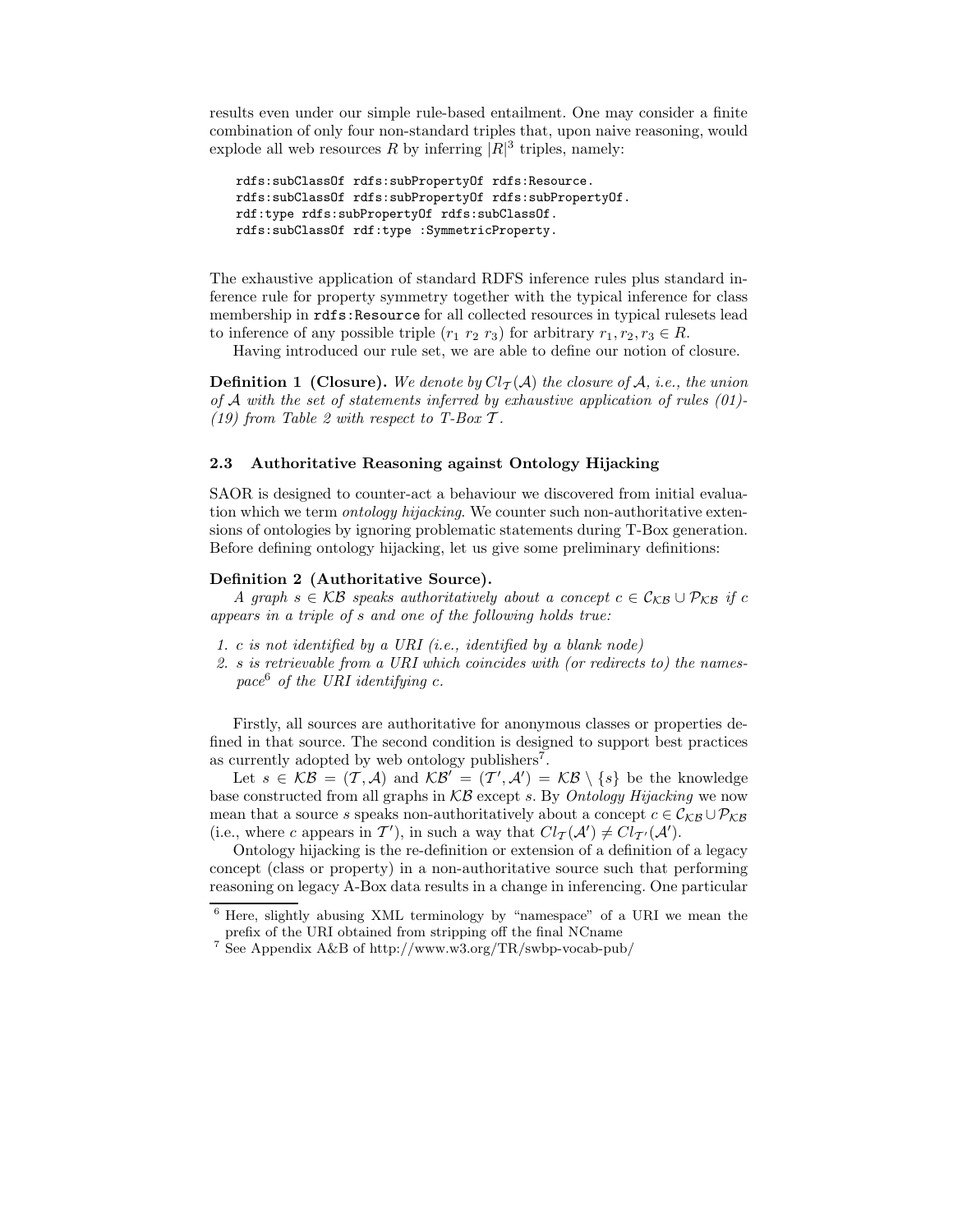method of ontology hijacking is defining new super-concepts of legacy concepts. As a concrete example, if one were to publish today a property in an ontology  $(in a non-authoritative location for FOAF), my:name, within which the following$ was stated: foaf:name rdfs:subClassOf my:name ., that person would be hijacking the foaf:name property and effecting the translation of all foaf:name statements in the web knowledge base into my:name statements as well.

Ontology hijacking is problematic in that it vastly increases the amount of statements that are materialised and can potentially harm inferencing on data contributed by other parties. With respect to materialisation, the former issue becomes prominent: instance data published using concepts from popular/core ontologies get translated into a plethora of conceptual models described in obscure ontologies; we quantify the problem in Section 4. However, taking precautions against harmful ontology hijacking is growing more and more important as the Semantic Web features more and more attention; motivation for spamming and other malicious activity propagates amongst certain parties with ontology hijacking being a prospective avenue. With this in mind, we assign sole responsibility for the concepts and thus the semantics of their instances of the concepts to those who maintain the authoritative specification.

Related to the idea of ontology highjacking is the idea of "non-conservative extension" described in the Description Logics literature: cf. [11]. However, the notion of a conservative extension was defined with a slightly different objective in mind: according to the notion of deductively conservative extensions, an ontology  $O_B$  is only considered malicious towards  $O_A$  if it causes additional inferences with respect to the intersection of the signature of the original  $O<sub>A</sub>$  with the newly inferred statements. Returning to the  $ex:myName$  example from above, the superclassing of foaf:Name alone would still constitute a conservative extension. However, further stating that ex:myName a :InversefunctionalProperty. would indeed violate the conservative extension property, since instances of  $ex:myName$ might then cause equalities in other remote ontologies as side-effects, independent from the newly defined signature. Summarising, we can state that every non-conservative extension (with respect to our notion of deductive closure) constitutes a case of ontology highjacking, but not vice versa.

In SAOR, we avoid the effects of ontology hijacking and non-conservative extensions by disregarding possibly harmful nonauthoritative use of concepts directly during T-Box construction. Table 1 shows how non-authoritative statements are disregarded upon T-Box construction. The source containing the concept description must be authoritative for the elements highlighted in boldface. Where multiple elements are italicised, at least one such element must be authoritatively spoken for. One can verify from Table 1 and Table 2 that, in the antecedent of each rule, the T-Box axioms must be authoritative for at least one of the class/property names appearing in the A-Box. Thereby, we protect A-Box reasoning from the influence of non-authoritative T-Box axioms. For Rules 02, 04, 05, 09  $\&$  11 if the given source of data is only authoritative for one element, inferencing will only be executed in the direction "away" from that element. For example, for the statements foaf:Person :equivalentClass ex:New-Class . ex:NewClass :equivalentClass foaf:Person . described in a source only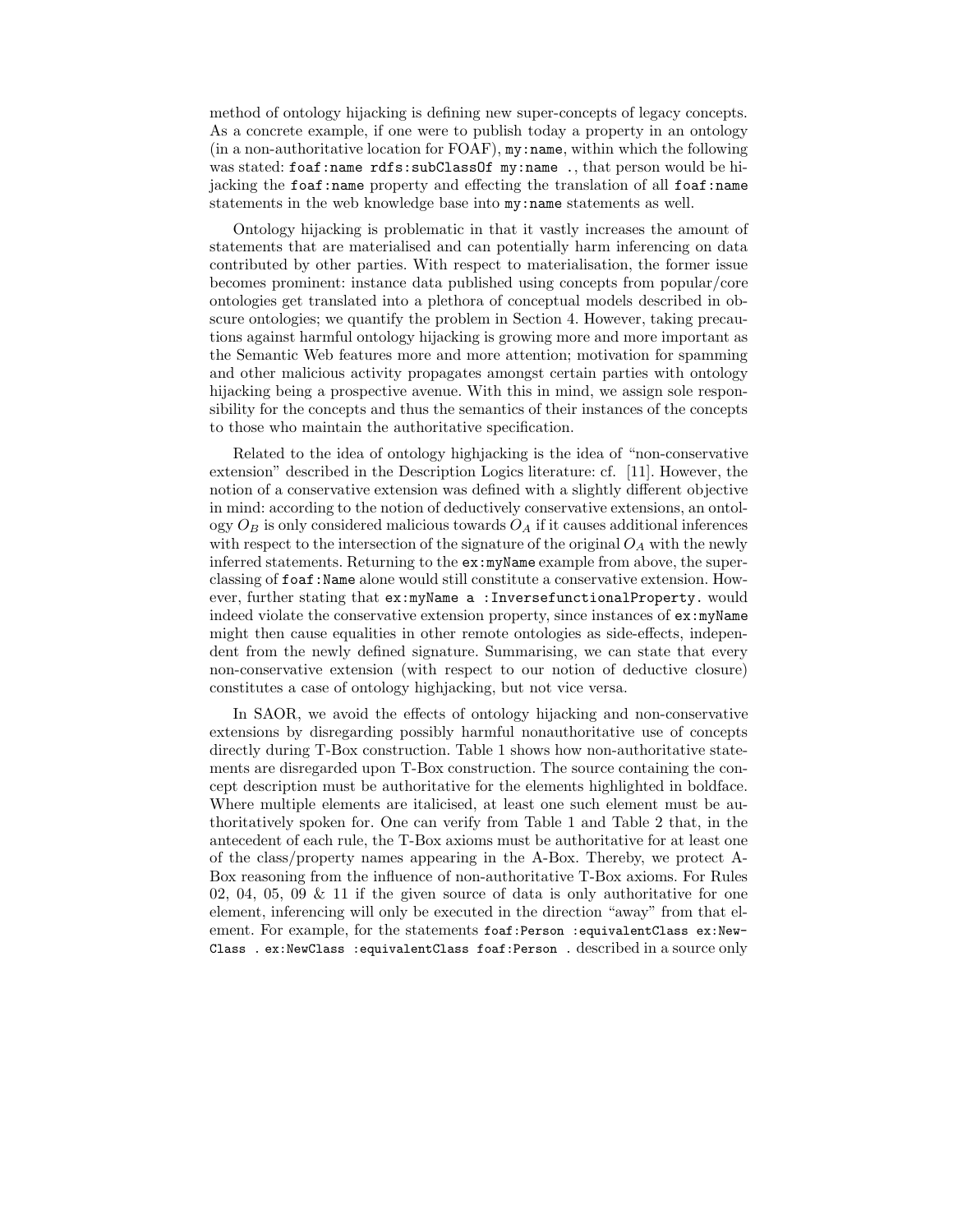authoritative for the ex: namespace, inferencing will only translate ex:NewClass instances into foaf:Person and not in the other direction.

When publishing OWL or RDFS descriptions on the Web, we recommend that people avoid ontology-hijacking as defined in this section. We encourage extension of existing concepts where possible so that instance data in the newly published domain get translated into existing domains. Indeed, from brief analysis of some prominent specifications (specifically FOAF, DC, SIOC, SKOS), we found that they were entirely compliant with our restrictive reasoning.

# 3 Reasoning Algorithm

In the following we firstly present observations on web data that influenced the design of the algorithm, then give an overview of the algorithm, and next discuss details of how we handle T-Box information, perform statement-wise reasoning, and deal with ground equality.

### 3.1 Characteristics of Web Data

The design of our algorithm is motivated by observations on our Web dataset:

- 1. Reasoning accesses a large slice of data in the index: around 41% of statements produced uniquely inferred statements.
- 2. Relative to A-Box data, the volume of T-Box data on the Web is small: only around  $2.5\%$  of statements were classifiable as T-Box statements<sup>8</sup>.
- 3. The T-Box is the most frequently accessed segment of data for reasoning: all but Rules  $19_{a-d}$  (:sameAs) require access to T-Box information.

Following from the first observation, we employ a file-scan approach which is more efficient in this scenario than query processing lookups. Thus, we avoid the overhead of indexing the data and running full query processing; also we avoid probing the same statements repeatedly for different rules at the low cost of scanning a given percentage of statements not useful for reasoning.

Following from the second and third observations, we optimise by placing T-Box data in a separate data structure accessible by the reasoning engine. Currently, we hold the T-Box data in-memory, but the algorithm can be generalised to provide for an on-disk structure or a distributed in-memory structure as needs require.

## 3.2 Algorithm Overview

The algorithm involves three scans over the data as illustrated in Figure 1:

- 1. SCAN 1: separate T-Box information and build in-memory representation
- 2. PRE SCAN 2: execute rules with only T-Box patterns in the antecedent (Rule 18)

<sup>&</sup>lt;sup>8</sup> Includes RDF collection fragments which may not be part of a class description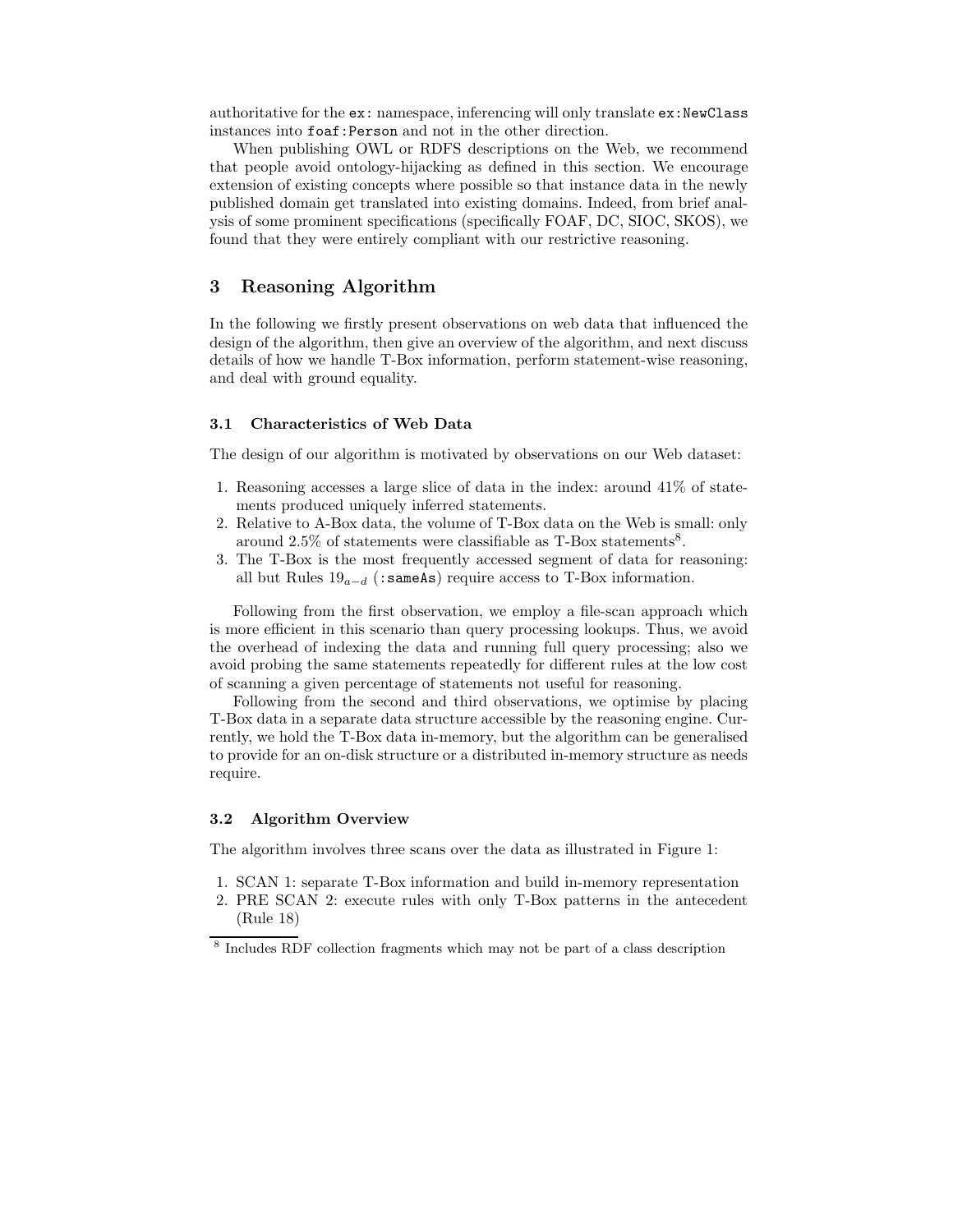

Fig. 1: High-level architecture

- 3. SCAN 2: perform reasoning in a statement-wise manner:
	- Execute rules with only a single A-Box pattern in the antecedent (Rules  $1-11<sub>a</sub>$ ; join A-Box statement with in-memory T-Box; write inferred statements immediately.
	- Execute rules with two or more A-Box patterns in the antecedent (Rules  $11<sub>b</sub>$ -17); join indices are maintained for such A-Box patterns. When a statement matches one of the A-Box patterns for these rules and the necessary T-Box join exists, the statement is written to the join index and the join index is checked to see if all other A-Box patterns have been previously satisfied; if they have, the rule is fired.
	- Execute rules which involve equality reasoning (Rules  $19_{a-d}$ ); lists of equivalent individuals are maintained in a hashtable structure (equality index). Newly identified equivalences are immediately reflected in the join indices for Rules  $11<sub>b</sub>$ -17 whereby new A-Box joins may form and fire rules.
- 4. SCAN 3: consolidate source data along with inferred statements according to the equality index and write to final output

#### 3.3 Handling Structural Data

In the following, we describe how to separate the T-Box data and how to create the data structures for representing the T-Box.

T-Box data from RDFS and OWL specifications can be acquired either from conventional crawling techniques, or by accessing the locations indicated by the dereferenced URIs of classes and properties in the instance data. We assume for brevity that all T-Box data are already present in the input data. If T-Box data are sourced via different means we can build an in-memory representation directly, without requiring the first scan of the input data.

During the scan, all statements relating to the supported T-Box constructs are identified and stored in an in-memory representation of classes and properties. The data structure holds the necessary information to infer new statements given a class or role membership assertion from the A-Box. We employ separate hashtables with URIs as keys and values containing a Java representation of the classes or properties, as follows: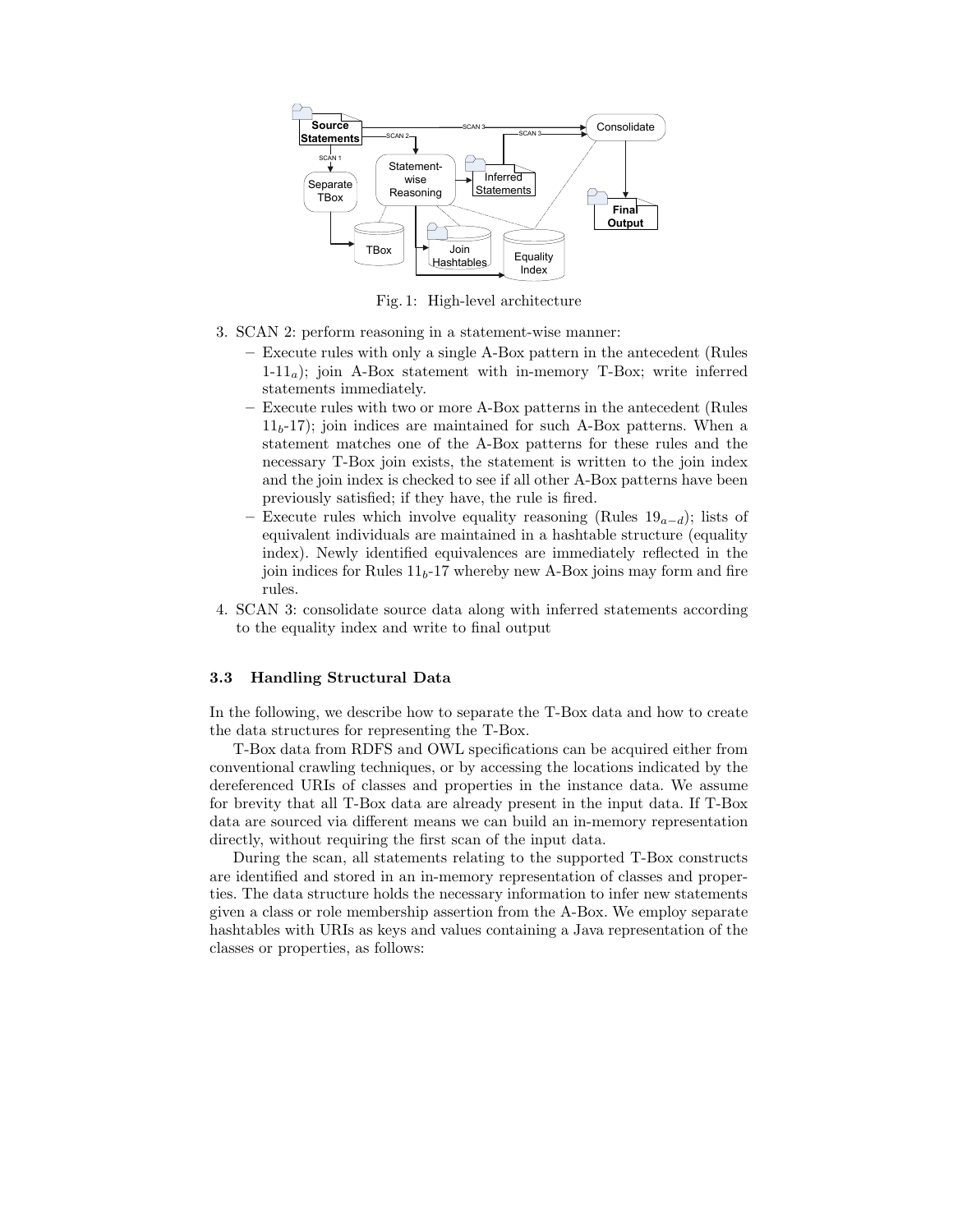- Property objects contain the property URI and references to objects representing equivalent properties, super properties, inverse properties, domain classes and range classes. Pointers are also kept to restrictions where the property in question is the object of an :onProperty statement.
- Class objects contain the class URI and references to objects representing equivalent classes, super classes and classes for which this class is a component of a union or intersection. On top of these core elements, different types of objects are created for different types of class description:
	- union and intersection classes store references to their constituent class objects
	- enumerated classes store references to constituent individuals
	- restriction classes store a reference to the property the restriction applies to and also, as applicable to the type of restriction:
		- ∗ the :cardinality or :maxCardinality value
		- ∗ the class identified by :allValuesFrom or :someValuesFrom
		- ∗ the value of a :hasValue restriction

Some class descriptions rely on the rdf:Collection construct, namely: unions, intersections and enumerations. To construct in-memory representations of these descriptions, the algorithm performs in-memory joining of rdf:Collection segments as the data are scanned according to  $\texttt{rdf}:\texttt{first}$  and  $\texttt{rdf}:\texttt{rest}$  properties. Any collections not relevant to the T-Box segment of the knowledge base are discarded at the end of loading the input data.

For each statement, the authority of the source for the given subject and object are inspected. If the statement is allowed as enumerated in Table 1, the statement is added to the T-Box.

#### 3.4 Reasoning by Statement-wise Scan

Having loaded the structural data, the SAOR engine is now prepared for reasoning by statement-wise scan of the data.

We firstly analyse rules which do not require A-Box joins to compute. There are two distinct types of statements which require different handling, namely rdf:type statements and general non-rdf:type statements. The rdf:type statements are subject to class-based entailment reasoning (Rules 1-2 &  $9<sub>b</sub>$ -11<sub>a</sub> : rules with a single  $\texttt{rdf:type}$  A-Box pattern), and require joins with class descriptions in the T-Box. The non-rdf:type statements are subject to property-based entailments (Rules  $3-9a$ : rules with a single non-rdf:type A-Box pattern) and thus require joins with T-Box property descriptions.

We assume disjointness between the statement categories: we know that the defined semantics of  $\texttt{rdf:type}$  do not require any property-based entailment and we further do not allow any external extension of the core  $\text{rdf:type semantics}$ (non-standard use). Thus, we do not subject rdf:type statements to entailment of Rules  $3-9<sub>a</sub>$ .

The reasoning scan process can be described as recursive depth-first reasoning whereby each unique statement produced is input immediately for reasoning. Statements produced thus far for the original input statement are kept in a set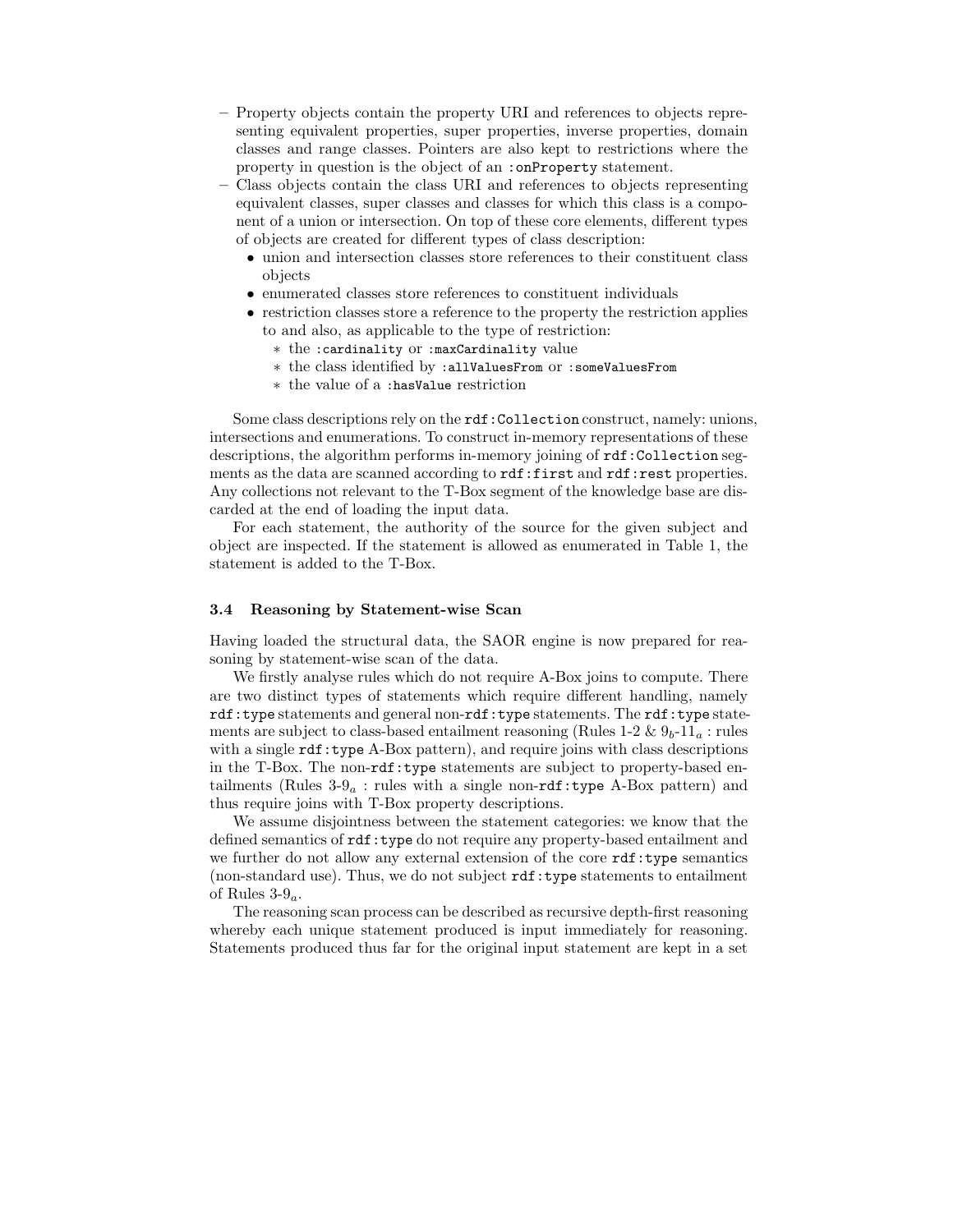to provide uniqueness testing and avoid cycles; a uniquing function is maintained on a resource level ensuring that statements are only produced once for a given common subject group. Once all of the statements produced by a rule have been themselves recursively analysed, the reasoner moves on to analysing the proceeding rule.

Rules  $11<sub>b</sub>$ -17 cannot be computed solely on a statement-wise basis. Instead, for each rule, we assign an on-disk persistent data structure with an in-memory MRU cache. Each index stores a representation of statements which may contribute to satisfying the antecedent of its pertinent rule. During the scan, if a statement satisfies the necessary T-Box join for a rule, it is written to the index for that rule. When a statement is added which completes the pattern of an antecedent for that rule, the rule is fired.

#### 3.5 Equality Reasoning

In the following we discussed :sameAs entailment as encoded in Rules  $19_{a-d}$  of Table 2. For Rules  $19_{a,b}$ , we employ an in-memory index for storing equivalence of individuals. We store the identifiers for equivalent individuals in lists and also store the lists which individuals are in using a hashtable. Thus, we can perform a lookup for an individual in the hashtable to get a reference to a list of equivalent individuals. The list structure maintains the transitivity and symmetric properties of equivalence. Usually, :sameAs entailment on individuals results in multiple individuals with the same data attached; however, we select a "pivot element" to reduce the number of inferred statements. The pivot element of each list is used to keep a consistent identifier for the set of equivalent individuals: the first one encountered is chosen. For alternative choices of pivot identifiers on web data see [9]. We use the pivot identifier to consolidate data by rewriting all occurrences of equivalent identifiers to the pivot identifier (effectively merging the equivalent set into one individual).

The in-memory equivalence index is filled from raw input : sameAs statements and also from inferencing performed on Rules 12, 13 and 17. For the purposes of the A-Box scan, we need not be immediately concerned about equality reasoning for closure: no joins are present on the individual level. However, for the join index reasoning, equality reasoning is paramount for closure. The join indices are immediately updated to reflect new equality knowledge; identifiers for equivalent individuals are rewritten to their pivot identifiers are soon as equivalence is determined. Rewriting of indices can lead to new inferences whereby the rewritten identifiers align under the pivot identifier to form a new join, thus firing a rule.

Based on the equivalence knowledge attained during the second scan, the inferred output and input data are finally scanned once more to ensure proper consolidation. All statements are rewritten so that they only contain pivot identifiers, producing the final output.

## 4 Evaluation and Discussion

We now provide evaluation of the SAOR methodology, firstly with quantitative analysis of the importance of authoritative reasoning, and secondly we provide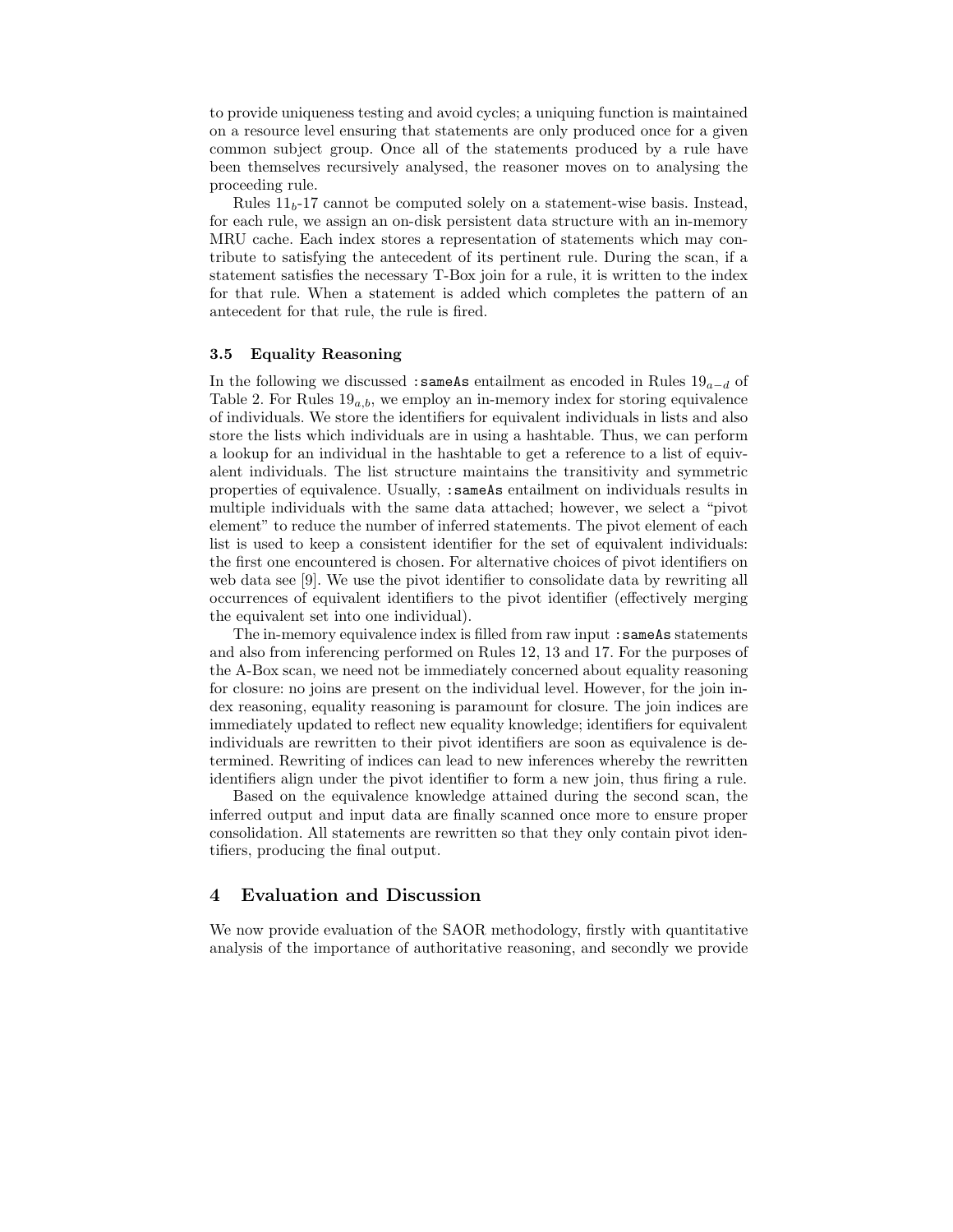some performance measurements, discussion and some insights into the fecundity of each rule wrt. reasoning over web data. Throughout, we use a 106M statement web-crawl dataset from mid-April 2008, taken from 315k sources.

To show the effects of ontology hijacking we constructed two T-Boxes with and without authoritative analysis. We then ran reasoning on single membership assertions for the top five classes and properties found natively in our dataset. Table 3 summarises the results. Taking foaf:Person as an example, with an authoritative T-Box, six statements are output for every input  $\texttt{rdf:type}$ foaf:Person statement. With the non-authoritative T-Box, 362 statements are output for every such input statement. Considering that there are 2.4M such statements in the input dataset, overall output for  $\texttt{rdf:type}$  foaf: Person input statements alone approach 1 billion statements for non-authoritative reasoning. With authoritative reasoning, we only produce 14M output statements: a  $64.8x$ savings on materialised statements.

| Class URI                                      | ΑI             | N A     | $\boldsymbol{n}$ | $n * A$              | $n * \mathcal{N}$ A |
|------------------------------------------------|----------------|---------|------------------|----------------------|---------------------|
| http://purl.org/rss/1.0/item                   | 0              | 356     | 2,550,664        |                      | 908,036,384         |
| http://xmlns.com/foaf/0.1/Person               | 6              | 389     |                  | 2,410,331 14,461,986 | 937,618,759         |
| http://xmlns.com/foaf/0.1/Document             |                | 355     | 1,497,132        | 1,497,132            | 531,481,860         |
| http://xmlns.com/wordnet/1.6/Person            | $\Omega$       | 236     | 1,097,415        |                      | 258,989,940         |
| http://xmlns.com/foaf/0.1/chatEvent            | 0              |         | 1,097,265        |                      |                     |
| TOTAL                                          |                | 7 1.336 |                  | 8,652,807 15,959,118 | 2,636,126,943       |
|                                                |                |         |                  |                      |                     |
| Property URI                                   | ΑI             | NA      | $\boldsymbol{n}$ | $n * A$              | $n * \mathcal{N}$ A |
| $\frac{http://purl.org/dc/elements/1.1/title}$ | 0              | 250     | 4.222.957        |                      | 1,055,739,250       |
| http://xmlns.com/foaf/0.1/name                 | 5              | 664     |                  | 3,753,791 18,768,955 | 2,492,517,224       |
| http://purl.org/dc/elements/1.1/date           | $\overline{0}$ | 625     | 3.677,251        |                      | 2,298,281,875       |
| http://xmlns.com/foaf/0.1/nick                 | $\Omega$       | 637     | 3,100,733        |                      | 1.975.166.921       |
| http://purl.org/dc/elements/1.1/description    | $\overline{0}$ |         | 631 30, 138, 087 |                      | 0 19,017,132,897    |

Table 3: Comparison of authoritative and non-authoritative reasoning for the number of inferred statements produced w.r.t. the five most frequently occurring classes and properties in the input data.

We measured the performance of applying only the rules which do not require A-Box joins  $(1-11<sub>a</sub>)$  and for applying all rules. The results of the evaluation on a 2.2 GhZ AMD Opteron machine with 3G of Java heap-space is shown in Figure 2. Please note that the trend with respect to statements read/input statements processed is very similar to that presented for written statements/statements output. Also, please observe that applying rules without A-Box joins exhibits perfectly linear scaling behaviour, while using all rules slows down the algorithm after inferring about 120m output statements. For implementing the on-disk A-Box join indices we employ BerkeleyDB<sup>9</sup>, which slows down considerably if the index size exceeds a certain limit (depending on caching policy and main memory available to the JVM). We are currently investigating alternatives to dynamic data structures for Rules  $11<sub>b</sub>$ -17.

Table 4 lists the number of times the rules for a given primitive were fired during reasoning over all rules. Interestingly, from Figure 2 and Table 4 we can

 $9 \text{ http://www.oracle.com/database/berkeley-db/je/}$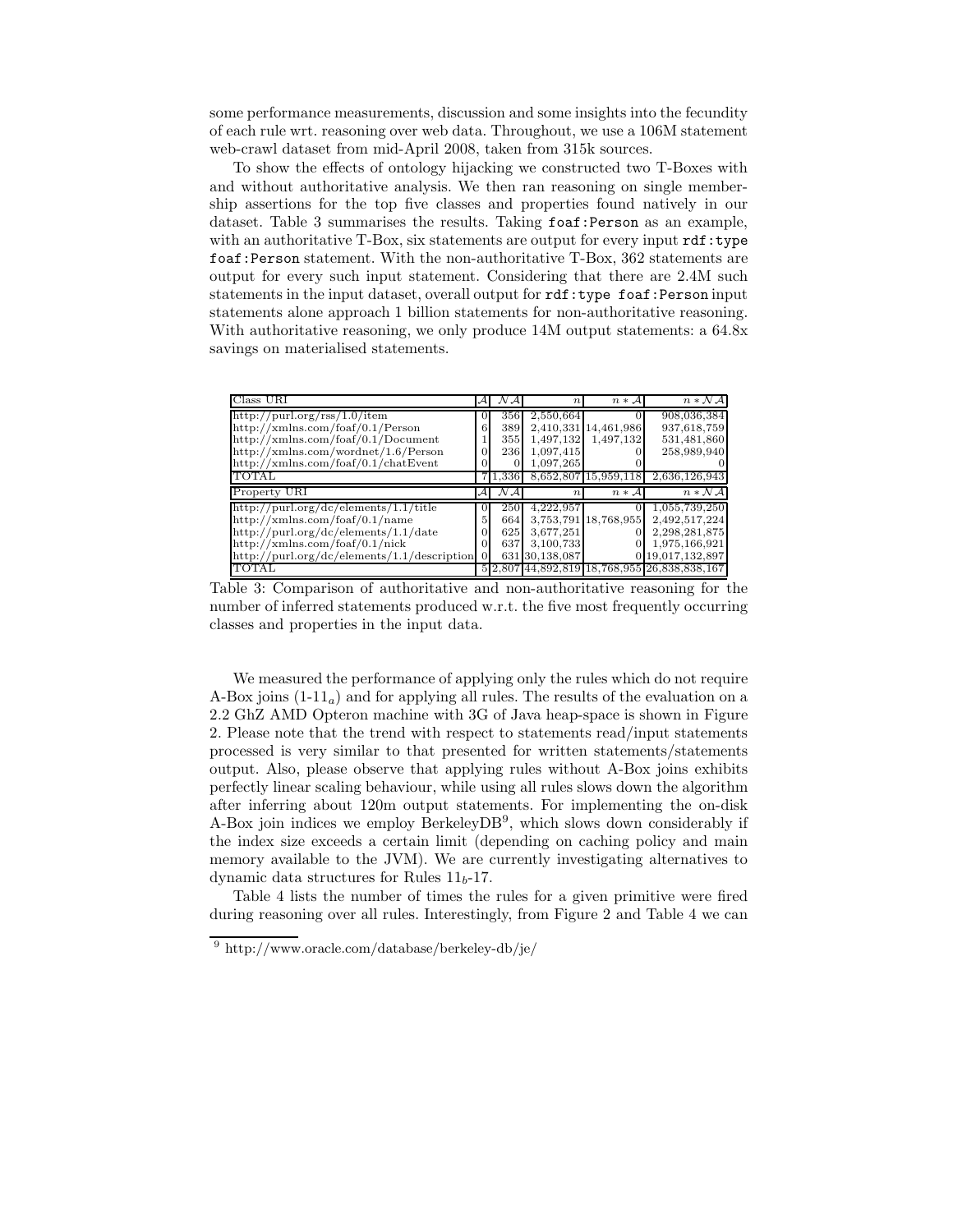



Fig. 2: Performance of the inferencing algorithm.

| Primitive                     | Inferred Count |
|-------------------------------|----------------|
| 01 rdfs:subClassOf            | 66,283,568     |
| $02$ :equivalentClass         | 7,325,048      |
| 03 rdfs:subPropertyOf         | 7,314,815      |
| $04$ :equivalentProperty      | 6,943,803      |
| $05$ :inverseOf               | 8,485,414      |
| 06 rdfs:domain                | 29,850,430     |
| $07$ rdfs: range              | 19,466,468     |
| 08 :SymmetricProperty         | 458,467        |
| $09$ :hasValue                | 9,938          |
| $10:$ union $Of$              | 5,676,861      |
| $11$ :intersectionOf          | 13,239         |
| 12: Functional Property       | 15,218         |
| 13: InverseFunctionalProperty | 1,379,003      |
| 14: TransitiveProperty        | 2,862,631      |
| $15$ :someValuesFrom          | 51,403         |
| $16$ :allValuesFrom           | 460,031        |
| $17$ : cardinality            | 265            |
| 18:oneOf                      | 5,898          |

Table 4: Count of number of statements inferred for each primitive.

# 5 Related Work

OWL reasoning, specifically Query Answering over OWL Full, is not tackled by typical DL Reasoners; such as FaCT++ [18], RACER [7] or Pellet [15]; which focus on complex reasoning tasks such as subsumption checking and provable completeness of reasoning. Likewise, KAON2 [12], which reports better results on query answering, is limited to OWL-DL expressivity due to completeness requirements. Despite being able to deal with complex ontologies in a complete manner, these systems are not tailored for the particular challenges of processing large amounts of RDF data.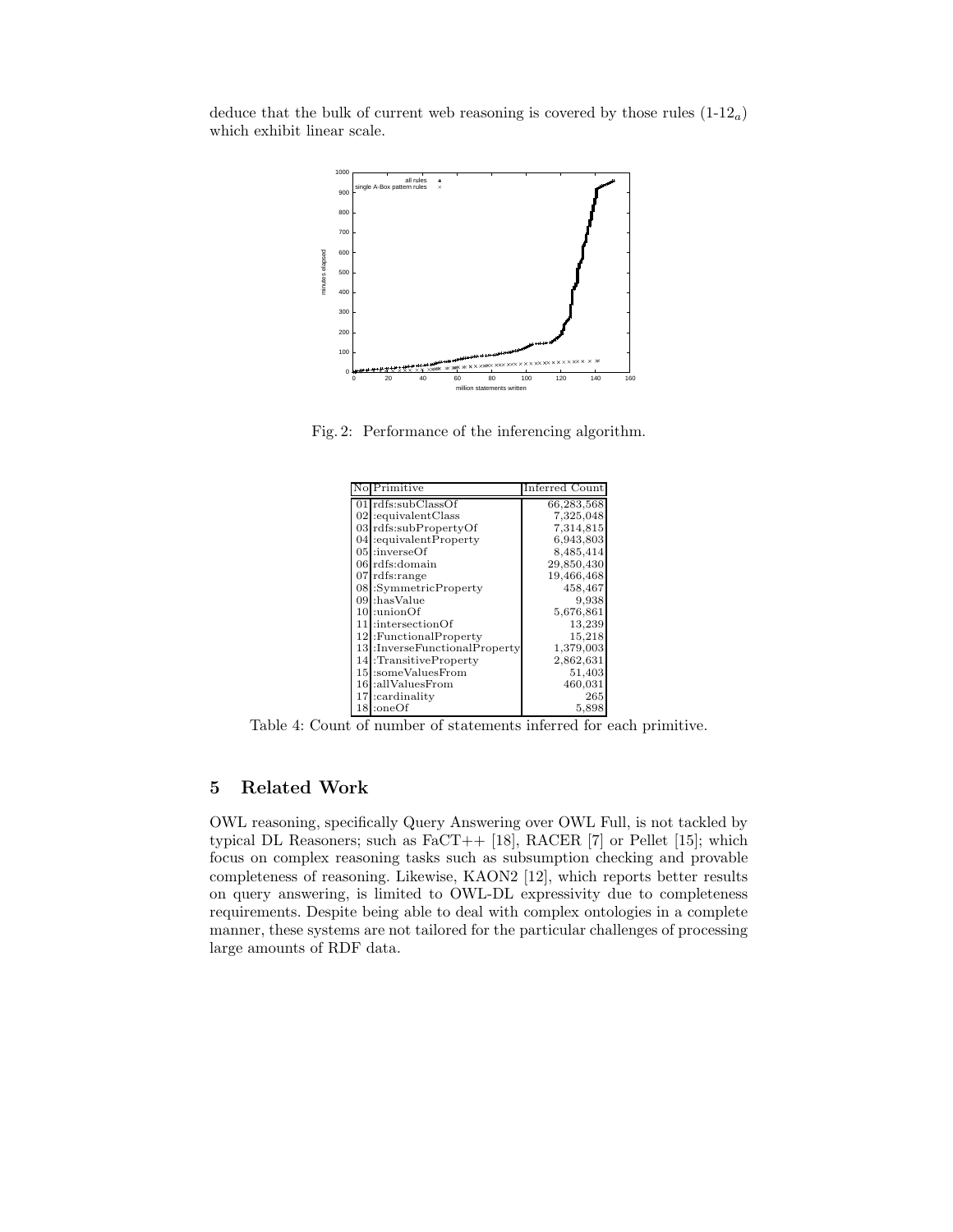Conversely, incomplete (wrt. OWL Full) rule-based inference, as we advocate it in this paper, may be considered to have greater potential for scale. Several rule expressible non-standard OWL fragments; namely OWL-DLP [6], OWL<sup>−</sup> [5] (which is a slight extension of OWL DLP), OWLPrime [20],  $pD^*$  [17], or intentional OWL [4, Section 9.3]; have been defined in the literature and enable incomplete but sound RDFS and OWL inferences. Amongst those fragments, the fragment we support here is most closest to [17].

Systems such as Triple  $[14]$ , JESS<sup>10</sup>, or Jena<sup>11</sup> support rule representable RDFS or OWL fragments as we do, but only work in-memory whereas our framework is focused on conducting scalable reasoning using persistent storage.

Analogous to our approach, [3] introduce certain restrictions for axioms accepted by a reasoning engine, however, lacking a rigorous treatment of acceptable axioms.

The OWLIM [10] family of systems allows reasoning over a number of rulerepresentable OWL fragments using the TRREE: Triple Reasoning and Rule Entailment Engine. Besides the in-memory version SwiftOWLIM, which uses TRREE, there is also a version offering query-processing over a persistent image of the repository, BigOWLIM, which comes closest technically to our approach despite focusing on different fragments of OWL, including those inferring inconsistencies. Whereas similarly to BigOWLIM, we employ persistent materialisation of inferred triples, our reasoning approach strictly focuses on sensible reasoning for web data; we only consider a positive fragment of OWL-Horst and analyse the authority of T-Box statements. We deliberately sacrifice logical completeness for what we believe to be a more cautious, but still sound approach for the web data use-case.

# 6 Conclusion and Future Work

We have presented SAOR: a reasoning methodology for performing reasoning over Web data based on primitives known to scale. To keep the resulting knowledge base manageable, both in size and quality, we made the following modifications to traditional reasoning procedures:

- allow only standard use of RDF and disallow metamodelling
- allow extension of classes and properties only from authoritative sources (no ontology hijacking)
- use pivot identifiers instead of full materialisation of equality

We envision extensions to our system along two lines: scalability enhancements by replacing the dynamic on-disk data structure with a more scalable scans/sort approach and distributing the system using a hash-based placement or T-Box replication strategy.

<sup>10</sup> http://herzberg.ca.sandia.gov/

<sup>11</sup> http://jena.sourceforge.net/